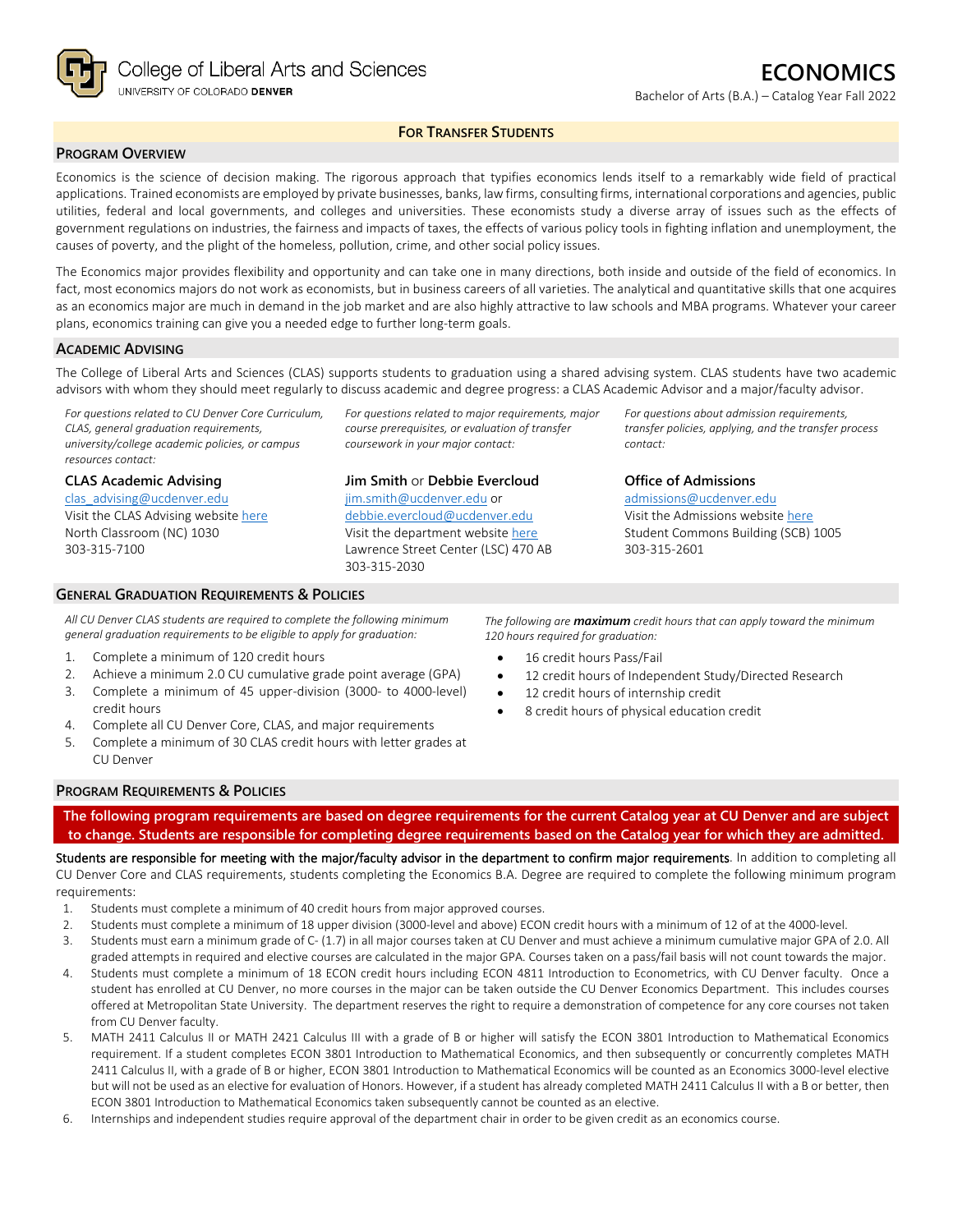Bachelor of Arts (B.A.) – Catalog Year Fall 2022

## **FOR TRANSFER STUDENTS**

# **COURSEWORK THAT CAN BE COMPLETED AT PREVIOUS INSTITUTION**

The following is a "bucket" of requirements students can complete prior to transferring to CU Denver, including equivalent Colorado Community College System (CCCS) courses. To determine the equivalencies of courses to be completed at non-CU Denver institutions, students can visit [www.transferology.com](http://www.transferology.com/)**.** It is critical students connect with a CU Denver academic advisor to ensure planned courses will transfer *and* apply to CU Denver degree requirements. All non-CU Denver coursework must be completed with a C- or better to be eligible for transfer.

Students interested in completing an Associate (A.A. or A.S.) Degree or a Colorado Statewide Transfer Articulation Agreement or Degree with [Designation \(DWD\)](https://highered.colorado.gov/transfer-degrees) must work with their community/junior college academic advisor to create an academic plan that accounts for all degree or transfer articulation agreement requirements. Colorado Community College Students may also explore the option to complet[e Reverse Transfer](https://highered.colorado.gov/students/attending-college/colorado-reverse-transfer) at CU Denver.

| <b>CU Denver Requirements</b>                        | <b>CU Denver</b><br><b>Credits</b> | <b>CCCS Equivalent Courses &amp; Notes</b>                                                                      | <b>CCCS</b><br><b>Credits</b> |
|------------------------------------------------------|------------------------------------|-----------------------------------------------------------------------------------------------------------------|-------------------------------|
| <b>CU Denver Core Curriculum Requirements</b>        | $34 - 40$                          |                                                                                                                 |                               |
| ENGL 1020 - Core Composition I                       | 3                                  | <b>ENG 1021</b>                                                                                                 |                               |
| ENGL 2030 - Core Composition II                      | 3                                  | <b>ENG 1022</b>                                                                                                 |                               |
| Mathematics                                          | $3 - 4$                            | MAT 1340 minimum or 2410 recommended or GT-MA1                                                                  |                               |
| Arts                                                 | 3                                  | GT-AH                                                                                                           |                               |
| <b>Humanities</b>                                    | 3                                  | GT-AH or GT-HI                                                                                                  |                               |
| <b>Behavioral Sciences</b>                           | $3 - 4$                            | ECO 2001 or GT-SS                                                                                               |                               |
| Social Sciences                                      | $3 - 4$                            | ECO 2002 or GT-SS or GT-HI <sup>*</sup>                                                                         |                               |
| Natural/Physical Science with lab                    | $4 - 5$                            | GT-SC1                                                                                                          |                               |
| Natural/Physical Science without lab or Math         | $3 - 5$                            | GT-SC2 or GT-MA1 (except the course used for Core Math) or GT-SC1                                               |                               |
| <b>International Perspectives</b>                    | 3                                  | Additional GT-AH, HI, SS* (see note below)                                                                      |                               |
| Cultural Diversity                                   | 3                                  | To be completed at CU Denver. This requirement must be completed with an                                        |                               |
|                                                      |                                    | upper-division course and CCCS courses will not apply.                                                          |                               |
| <b>CLAS Graduation Requirements</b>                  | $15 - 29$                          |                                                                                                                 |                               |
| <b>CLAS Communicative Skills</b>                     | 3                                  | COM 1150 recommended or PHI 1013                                                                                |                               |
|                                                      |                                    | e.g., SPA 1012 or ASL 1122                                                                                      |                               |
| CLAS Second Language                                 | $0 - 10$                           | Students have several options to fulfill this requirement. Please consult a CU<br>Denver CLAS Academic Advisor. |                               |
| <b>CLAS Humanities</b><br>3                          |                                    | Any transferrable LIT, HIS, HUM, or PHI course                                                                  |                               |
| <b>CLAS Behavioral Sciences</b>                      | $3 - 4$                            | Any transferrable ANT, COM, or PSY course (except GT-SC courses)                                                |                               |
| <b>CLAS Social Sciences</b>                          | $3 - 4$                            | Any transferrable ECO, ETH, GEO, POS, or SOC course (except GT-SC courses)                                      |                               |
|                                                      |                                    | GT-SC1                                                                                                          |                               |
| CLAS Natural/Physical Science with lab               | $3 - 5$                            | If students complete only one science course with a lab for the CU Denver Core                                  |                               |
|                                                      |                                    | Curriculum, this course must have an associated lab.                                                            |                               |
| <b>ECON Major Courses</b>                            | 6                                  |                                                                                                                 |                               |
| ECON 2012 Principles of Economics:                   | 3                                  | ECO 2001                                                                                                        |                               |
| Macroeconomics<br>ECON 2022 Principles of Economics: |                                    | Course can fulfill CU Denver Core Behavioral Sciences<br>FCO 2002                                               |                               |
| Microeconomics                                       | 3                                  | Course can fulfill CU Denver Core Social Sciences                                                               |                               |
|                                                      |                                    |                                                                                                                 |                               |
| Minimum Applicable Transfer Credits                  |                                    | Students completing less than 60 applicable transfer credits will have additional                               |                               |
| Recommended:                                         | 60                                 | credits to complete at CU Denver. Students needing general elective credits                                     |                               |
|                                                      |                                    | should consult a CU Denver CLAS Academic Advisor.                                                               |                               |

*\**The applicability of Guaranteed Transfer (GT Pathways) courses to specific CU Denver Core Curriculum requirements requires completion of a block of five courses: two GT-AH courses; one GT-HI course; one GT-SS course; and one additional GT-AH, GT-HI, or GT-SS course.